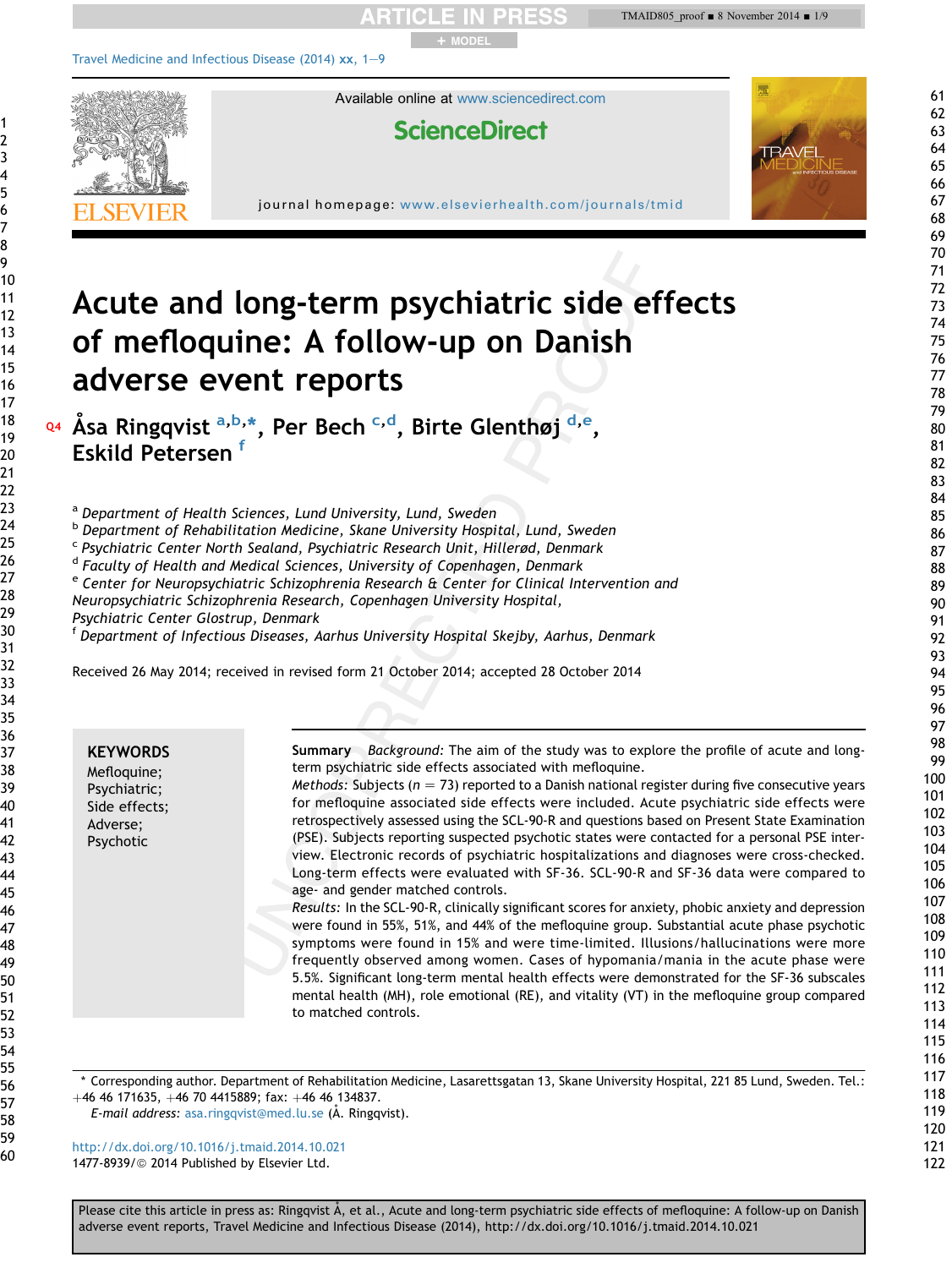**RTICLE IN PRESS** + MODEL

2 **2** A. Ringqvist et al.

Conclusion: The most frequent acute psychiatric problems were anxiety, depression, and psychotic symptoms. Data indicated that subjects experiencing acute mefloquine adverse side effects may develop long-term mental health problems with a decreased sense of global quality of life with lack of energy, nervousness, and depression.

<sup>©</sup> 2014 Published by Elsevier Ltd.

# 1. Background

Mefloquine is a cost effective drug for prophylaxis and treatment of Plasmodium falciparum malaria and has been available as a chemoprophylaxis since 1985 [1,2]. Initial clinical trials indicated that side effects were mild  $[3-5]$ , and serious adverse events were rarely observed  $[6]$ . A double-blinded, randomized study compared adverse reactions between mefloquine and other anti-malaria prophylaxis regimes and did not find a significant difference between the different anti-malarials [7]. It did, however, find more neuropsychiatric adverse events in women. Other studies have been somewhat contradictory and in a Cochrane report 2009 it was concluded that mefloquine had more neuropsychiatric adverse events than atovaquone/ proguanil and doxycyclin even though the quality of the available evidence was poor  $[8]$ . Risk factors for the occurrence of neuropsychiatric adverse events in response to mefloquine have been established and are, apart from the female sex, personal or family history of seizures or affective disorder [9].

As to the profile of psychiatric adverse events, database research have reported that mefloquine may increase the risk of psychosis and anxiety reactions, but not the risk of first time diagnosis of depression [10]. Schneider et al. did not find substantial evidence that neuropsychiatric disorders are associated with mefloquine, with the exception of acute psychosis [11].

Although it is not clear that mefloquine-correlated neuropsychiatric adverse events exceeds what is seen with other antimalarials, it is still a clinical problem. Reviews of mefloquine have pointed to the need for studies designed to explore the neuropsychiatric adverse profile of mefloquine [9,2]. So far Profile of Mood (POMS) questionnaire has been used to compare neuropsychiatric side effects  $[7, 12-14]$ .

In this study we combined two well-known validated questionnaires with questions derived from a structured psychiatric interviewing instrument to evaluate psychiatric symptoms and current mental health in subjects reported for mefloquine adverse side effects to a Danish national register. We also performed crosschecking of electronic records of psychiatric hospitalizations.

# 2. Methods

# 2.1. Study population

The Danish National Drug Authority, Committee of Adverse Drug Reactions, gave access to all reports of adverse events associated with mefloquine received between January 1.1996 and August 1.2000, 95 reports in all (see Fig. 1). With one exception, written consent to contact each case were obtained from the physicians who had been reporting the side effects. One person had been reported twice, thus 93 cases were considered for inclusion in the study. Four persons were under the age of 18, and were excluded in the study for ethical reasons. Two subjects had died and one subject had emigrated. One report was a mistake and the subject had not used mefloquine. Thus, the questionnaire was sent to the remaining 85 persons, out of whom 76 responded, ensuring a response rate of 89%.

Three subjects were excluded from the analyses after reviewing their questionnaires; two reported commencement of symptoms more than three months after termination of mefloquine use (defined as an exclusion criterion) and one person, who had developed idiopathic thrombocytopenia, was concurrently treated with corticosteroids. A total of 73 questionnaires were included in the analysis.

Cases with previous personal or family history of psychiatric illness wereidentified by the questionnaire, and by crosschecking with the Danish psychiatric nationwide case register.

# 2.2. Questionnaire

The questionnaire was divided into 6 sections:

## 2.2.1. Background questions

Background questions included gender, age, body weight, travel destination, duration of travel, duration of mefloquine use and onset of symptoms, chronic illness, previous CNS-events, previous psychological problems and family history of psychiatric disease.

# 2.2.2. Checklist of common physical symptoms

Checklist of common physical symptoms (including neurologic symptoms) frequently reported historically in response to mefloquine were included.

## 2.2.3. Symptoms checklist-90-revised (SCL-90-R)

SCL-90-R is a 90-item self-report symptom inventory designed to reflect the psychological patterns of community, medical, and psychiatric respondents (for detail see Suppl. information) [15,16]. The SCL-90-R was altered to retrospectively obtain an estimation of the general symptom level (Global Severity Index, GSI) as well as to assess nine primary symptoms dimensions of psychological distress during the acute phase of the adverse event. Psychometric properties of SCL-90-R has been investigated [17]. The raw score cut-offs for caseness were based on Danish data [18].

124

Please cite this article in press as: Ringqvist Å, et al., Acute and long-term psychiatric side effects of mefloquine: A follow-up on Danish adverse event reports, Travel Medicine and Infectious Disease (2014), http://dx.doi.org/10.1016/j.tmaid.2014.10.021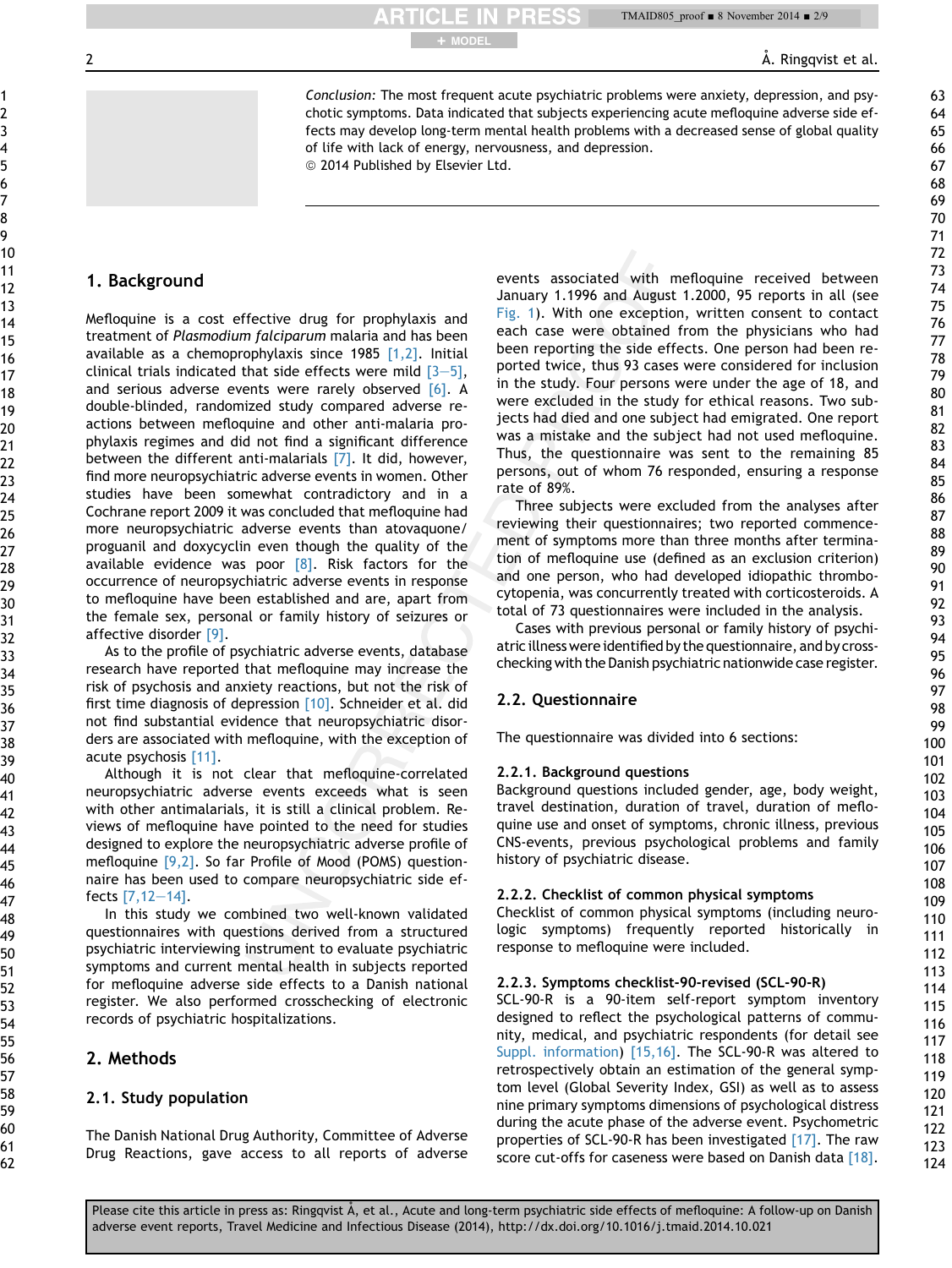Also, the age- and gender matched Danish controls originated from this population. 2.2.4. Present state examination (PSE) Item response model analysis of the SCL-90-R subscales for psychotism, paranoid ideation and hostility were in a study noted to function less well than the other, "neurotic", subscales [19]. Therefor suspected psychotic symptoms were investigated by including relevant PSE questions [20,21] in the questionnaire. See Suppl. information for more detail on PSE. ICD-10 research criteria were used to evaluate the plausibility of a hypomanic/manic case. 2.2.5. Consequences of the adverse events The subjects were asked about nightmares, drug use, and consequences of the adverse events such as hospitalizations. Additionally, medication or other treatments the subjects had received when experiencing the adverse events were recorded. Excluded  $(n=10)$ Deaths  $(n=2)$ Emigration  $(n=1)$ Excluded  $(n=3)$ 

## 2.2.6. Short-Form-36 questions (SF36)

Finally, subjects' perception of current general and mental health was explored using four subscales from Short-Form-36 (SF-36) [22,23]. The control group of ageand gender matched subjects was derived from a Danish population previously described [24]. The psychometric properties of the Danish SF-36 has been investigated [25].

# 2.3. Pilot

See Suppl. information.

# 2.4. Procedure

If the questionnaire was not returned within three weeks after being mailed, a reminder was sent out. Hereafter no further attempt was made to contact those who had not responded. The questionnaire was active 28th September  $-$ 27th November 2000.



Fig. 1 Flow chart demonstrating the process from 95 initial reports to the Danish Comittee of Adverse Drug reactions to the 73 subjects included in the study.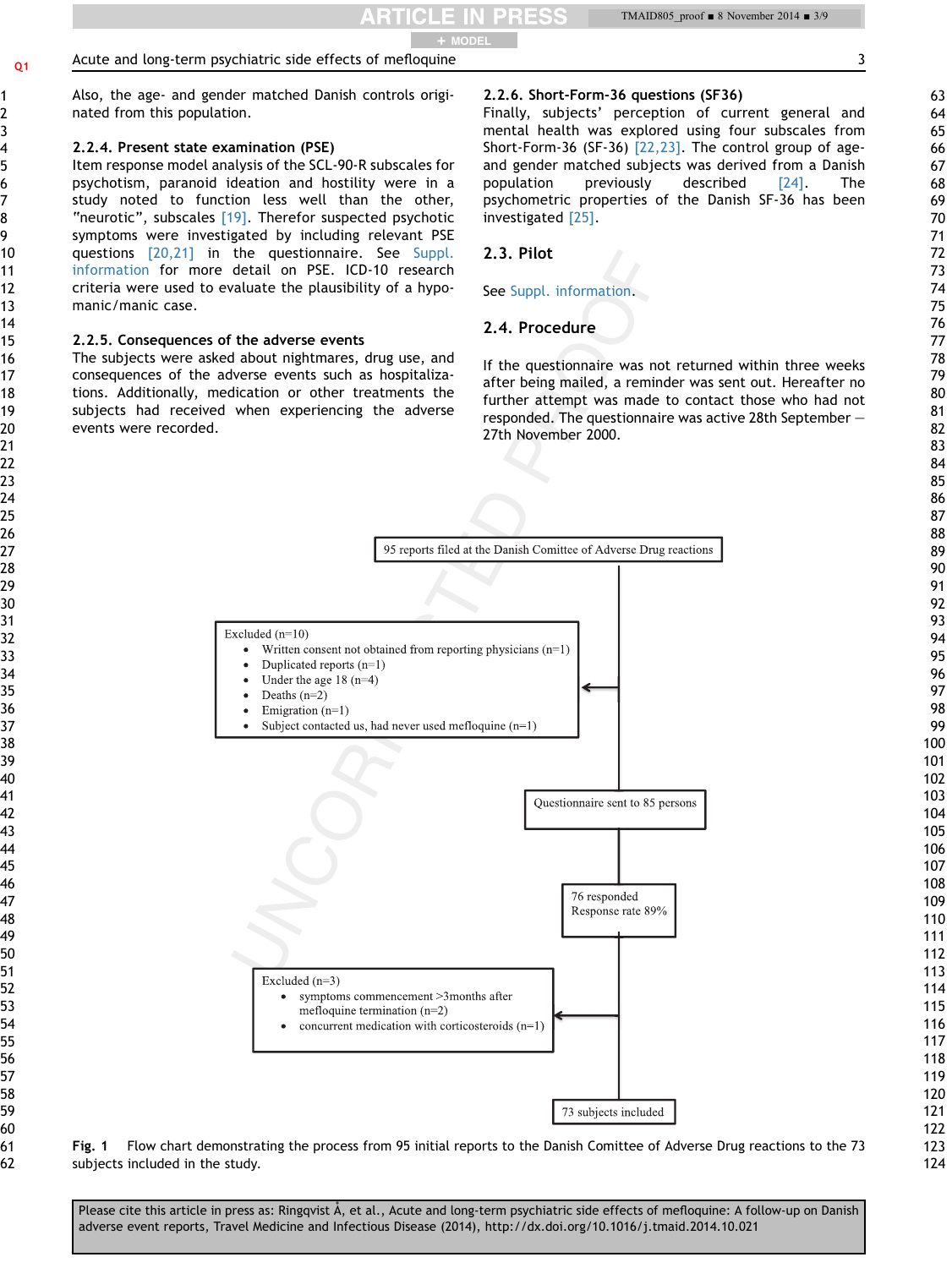Å. Ringqvist et al.

## 2.5. Telephone interviews

Structured telephone interviews (using PSE) were carried out with 13 subjects (see Suppl. information).

## 2.6. Danish psychiatric nationwide case register

The Danish psychiatric nationwide case register was consulted for hospital admissions pre- and posts the adverse events.

## 2.7. Ethical clearance

Scientific ethical clearance was obtained from the Scientific Ethical Committee of Copenhagen Municipality (Ref. no. KF01-144/00). Permission to register the data was obtained from the Danish Data Protection Agency.

## 2.8. Data analysis

Between-group differences within the mefloquine group (e.g. with respect to gender, history of mental illness etc.) were analyzed using the Chi-squared test. The Mann-Whitney nonparametric analysis was used to test the differences of the SCL-90-R and SF-36 scores between the adverse event group and the age- and gender matched control groups. A value of  $p < 0.05$  was regarded as statistically significant. Data are presented as mean  $\pm$  standard deviation (SD).

## 3. Results

#### 3.1. The initial adverse events reports

The 73 initial reports of mefloquine adverse event reports filed to The Danish National Drug Authority, Committee of Adverse Drug Reactions included the following complaints; 45 subjects reported physical symptoms (including neurological), 27 concerned signs of anxiety ("neurosis" was coded as anxiety), 26 reported sleep disturbances (including nightmares), 18 dealt with depression/feeling low, 11 reports concerned signs of a possible psychotic states

Table 1 Number of prescribed doses of mefloquine, number of adverse events (AE) reported to the Danish Drug safety register and reported AE per doses prescribed each year. Data derived from the Danish National Prescription Database [\(http://www.ssi.dk/Sundhedsdataogit/Registre%](http://www.ssi.dk/Sundhedsdataogit/Registre%20og%20kliniske%20databaser/De%20nationale%20sundhedsregistre/Sygdomme%20leagemidler%20behandlinger/Laegemiddelstatistikregisteret.aspx) [20og%20kliniske%20databaser/De%20nationale%](http://www.ssi.dk/Sundhedsdataogit/Registre%20og%20kliniske%20databaser/De%20nationale%20sundhedsregistre/Sygdomme%20leagemidler%20behandlinger/Laegemiddelstatistikregisteret.aspx) [20sundhedsregistre/Sygdomme%20leagemidler%](http://www.ssi.dk/Sundhedsdataogit/Registre%20og%20kliniske%20databaser/De%20nationale%20sundhedsregistre/Sygdomme%20leagemidler%20behandlinger/Laegemiddelstatistikregisteret.aspx) [20behandlinger/Laegemiddelstatistikregisteret.aspx](http://www.ssi.dk/Sundhedsdataogit/Registre%20og%20kliniske%20databaser/De%20nationale%20sundhedsregistre/Sygdomme%20leagemidler%20behandlinger/Laegemiddelstatistikregisteret.aspx)).

|                | No. of doses<br>(000) | Reported<br>AE | Reported AE<br>per doses ('000) |
|----------------|-----------------------|----------------|---------------------------------|
| 1996           | 109.6                 | 14             | 1:7.83                          |
| 1997           | 156.0                 | 14             | 1:11.14                         |
| 1998           | 133.6                 | 26             | 1:5.14                          |
| 1999           | 76.8                  | 29             | 1:2.65                          |
| $2000^{\rm a}$ | 28.0                  | 12             | 1:2.33                          |
|                | $a$ lin to 31 luly    |                |                                 |

<sup>a</sup> Up to 31 July.

(delusions/hallucinations), cognitive problems were described in nine reports, three reported confusion, and one mania. More than one complaint was described in 40 reports.

## 3.2. Number of prescribed doses of mefloquine 1996-2000

For number of prescribed doses of mefloquine, number of adverse events (AE) reported to the Danish Drug safety register and reported AE per doses prescribed each year 1996-2000 see Table 1.

## 3.3. Response rate

+ MODEL

**PRESS** 

The response rate of the questionnaire was 89% (see method).

## 3.4. Background data

The time span from onset of the adverse events to filling out the questionnaires ranged from 270 to 2010 days; mean  $988 \pm 429$  days. Of the 73 cases, 49 had traveled to Africa and 23 to Asia. Six women, but no men, reported previous CNS-events including five cases of migraine and one case of concussion. With the exception of previous CNS-events, there was no statistical difference in the distribution of the above-mentioned data with respect to sex, previous psychiatric problems or family history of psychiatric problems.

Of the 73 subjects, 78% reported no previous personal, nor family history of psychological/psychiatric problems, 8% reported a family (but no personal) history of psychiatric/psychological problems, and 13% (10 subjects) reported that they had previously been treated by a physician and/or psychotherapist for mental health problems. Crosschecking with the Danish psychiatric nationwide case register revealed that three in this latter group, but none of the other subjects, had previously been admitted to an inhospital psychiatric facility.

Mefloquine was prescribed as malaria chemoprophylaxis to 67 of the 73 subjects and for treatment in six cases. The majority i.e. 77%, had their symptoms debut within the first three weeks of treatment, 15% experienced debut of symptoms between the first and second month of treatment and 8% reported commencement of symptoms later than 8 weeks after the start of mefloquine intake.

Two subjects reported having tried narcotic drugs during traveling, one had tried opium, and yet another subject had tried marijuana. These two subjects were not part of the group experiencing psychotic symptoms. The distribution of age, weight and height of the study subjects are presented in Table 2.

#### 3.5. Acute adverse side effects

#### 3.5.1. Physical symptoms

Results are shown in Table 3.

#### 3.5.2. Anxiety and depression

The SCL-90-R results displayed significantly ( $p < 0.01$ ) higher scores for the validated subscales anxiety, phobic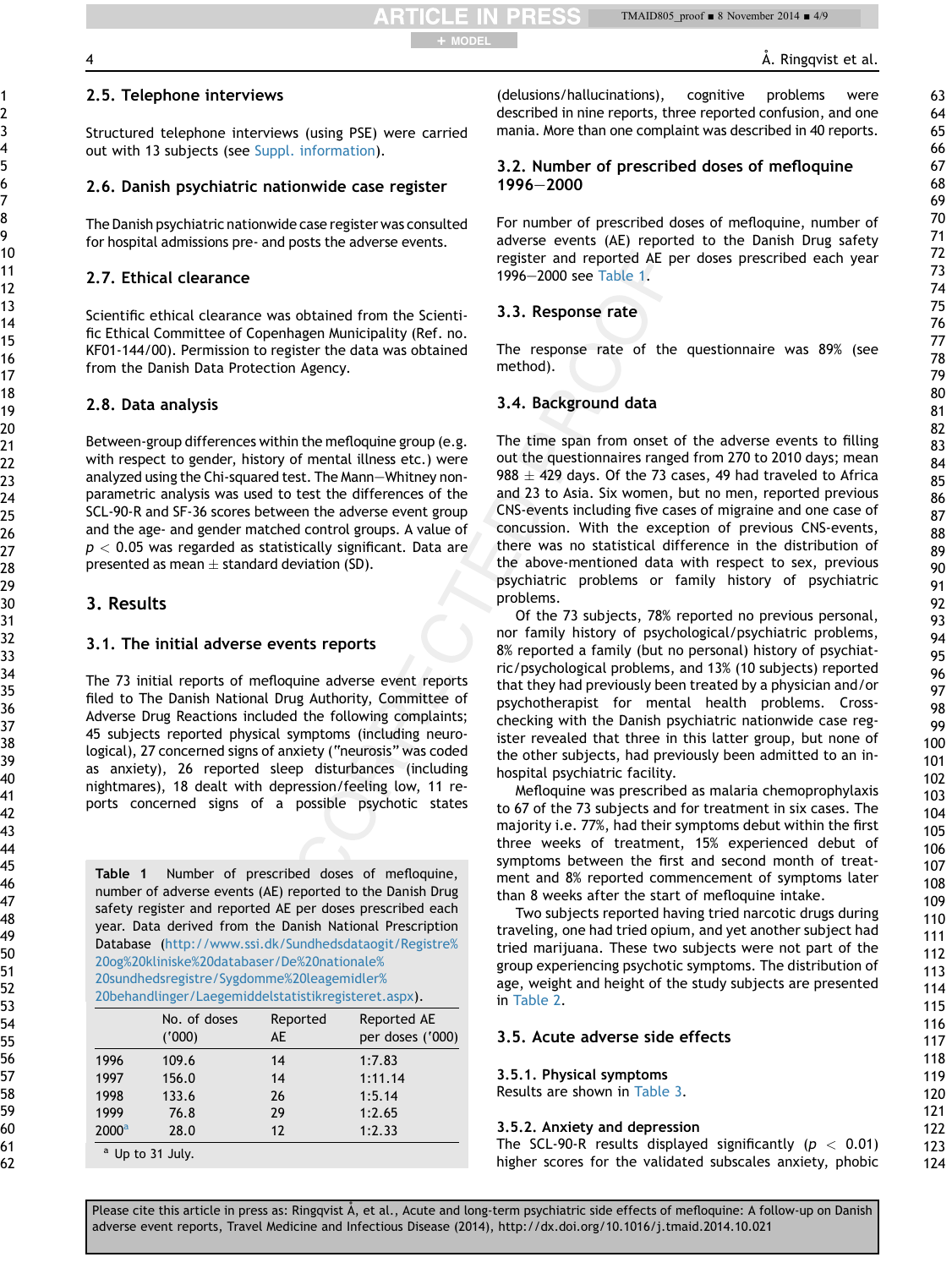TMAID805\_proof ■ 8 November 2014 ■ 5/9

#### Acute and long-term psychiatric side effects of mefloquine 5  $\frac{1}{2}$  5  $\frac{1}{2}$  5  $\frac{1}{2}$  5  $\frac{1}{2}$  5  $\frac{1}{2}$  5  $\frac{1}{2}$  5  $\frac{1}{2}$  5  $\frac{1}{2}$  5  $\frac{1}{2}$  5  $\frac{1}{2}$  5  $\frac{1}{2}$  5  $\frac{1}{2}$  5  $\frac{1}{2}$  5  $\frac{1$

Table 2 The distribution of age, weight and height in a group of 73 cases with adverse reactions to mefloquine who were reported to the Danish Committee of Adverse Drug Reactions in the period 1st January 1996 to 7th of August 2000. Q3

+ MODEL

|                                 | Men $n = 33$                                                                          |                                                                                   | Women $n = 40$                                                                        |                                                                                   |
|---------------------------------|---------------------------------------------------------------------------------------|-----------------------------------------------------------------------------------|---------------------------------------------------------------------------------------|-----------------------------------------------------------------------------------|
|                                 | No previous personal,<br>and/or family history<br>of psychiatric disorder<br>$N = 26$ | Previous personal,<br>and/or family history<br>of psychiatric disorder<br>$N = 7$ | No previous personal,<br>and/or family history<br>of psychiatric disorder<br>$N = 31$ | Previous personal,<br>and/or family history<br>of psychiatric disorder<br>$N = 9$ |
| Age<br>(Years (range) $\pm$ SD) | 41 (24–76) $\pm$ 14.2                                                                 | 49 (29-71) $\pm$ 15.4                                                             | 41 (22-75) $\pm$ 14.0                                                                 | 39 (20-62) $\pm$ 14.9                                                             |
| Weight<br>$(kg \pm SD)$         | $81 + 7.6$                                                                            | $84 + 8.5$                                                                        | $64 + 8.4$                                                                            | $59 + 8.0$                                                                        |
| Height<br>$(cm \pm SD)$         | $181 + 6.3$                                                                           | $184 + 8.0$                                                                       | $167 + 7.7$                                                                           | $168 + 3.0$                                                                       |

anxiety, and depression in the adverse event group compared to the matched Danish control group (Table 4). In the same subscales, i.e. anxiety, phobic anxiety, and depression, 55%, 51%, and 44% of the study subjects had scores above Danish cut-offs for caseness (i.e. clinically significant). The subjects estimation of duration of symptoms indicated in the SCL-90-R are given in Table 5. Out of 73 subjects, 30 subjects reported symptoms lasting more than 9 months.

#### 3.5.3. Hypomanic/manic states

Only 4 of the 73 subjects (5.5%) indicated that they had experienced hypomanic/manic states in the PSE questions and three of these were judged to be possible clinical cases. In addition, one subject who had not indicated hypomanic/manic symptoms in the questionnaire was admitted to a psychiatric in-hospital care under the diagnosis "mania without psychotic symptoms". Thus, after

Table 3 Physical symptoms in association with mefloquine exposure in a group ( $n = 73$ ) experiencing adverse reactions to mefloquine.

| Physical complaint              | Percentage of total<br>$(n = 73)$ indicating<br>symptoms |
|---------------------------------|----------------------------------------------------------|
| Gastrointestinal symptoms       | 57%                                                      |
| <b>Dizziness</b>                | 57%                                                      |
| Fatigue                         | 49%                                                      |
| Abnormal vision                 | 49%,                                                     |
| Palpitations                    | 42%                                                      |
| Vertigo                         | 38%                                                      |
| Headache                        | 36%                                                      |
| Skin symptoms                   | 36%                                                      |
| Numbness of arms and legs       | 30%                                                      |
| Tinnitus                        | 18%                                                      |
| Fever                           | 16%                                                      |
| Leg cramps                      | 14%                                                      |
| Loss of hair                    | 12%                                                      |
| Hearing loss                    | 12%                                                      |
| Reduced nociception of the skin | 10%                                                      |
| Involontary movements           | 10%                                                      |

evaluation, we identified four (5.5%) possible cases of hypomania/mania (see Suppl. information).

#### 3.5.4. Psychotic states

Perceptual disturbances/hallucinations and/or delusional experiences were rated positive in the PSE questions by 17 subjects (23%) out of which nine women and eight men. There was an overlap between many of the subjects experiencing both perceptual disturbances/hallucinations and delusional mood/delusions.

Six of the subjects had described less severe symptoms. They had indicated gustatory or olfactory sensations, hypnopompic (in connection to waking up) and/or hypnogogic (in connection to falling asleep) perceptual disturbances and/or delusional mood, respectively. Eleven subjects (15%) were considered to have a more severe set of symptoms and contact was sought for a personal PSE interview by phone, see method. The results are presented below.

Visual or auditory illusions/hallucinations were described by seven subjects (10%). Four subjects reported a combination of visual and auditory illusions/hallucinations with a duration of  $1-2$  days,  $3-13$  days,  $2-3$  weeks and  $2-3$ 

| Table 4 The SCL-90-R retrospective scores of 73 cases       |
|-------------------------------------------------------------|
| with adverse reactions to mefloquine compared to Danish     |
| norms matched for age and gender ( $N = 1090$ ). Each item  |
| was rated on a five-point scale of distress $(0-4)$ ranging |
| from "not at All" through "Extremely".                      |

|                      | Adverse event   | Danish        | P         |
|----------------------|-----------------|---------------|-----------|
|                      | group           | norms         |           |
|                      | $(n = 73)$      | $(n = 1090)$  |           |
| Somatization         | $0.90 + 0.71$   | $0.49 + 0.53$ | < 0.01    |
| Obsessive-compulsive | $1.08 + 0.95$   | $0.62 + 0.60$ | ${<}0.01$ |
| Interpersonal        | $0.66 + 0.80$   | $0.55 + 0.57$ | n.s.      |
| sensitivity          |                 |               |           |
| Depression           | $1.18 \pm 1.00$ | $0.59 + 0.64$ | ${<}0.01$ |
| Anxiety              | $1.39 + 1.03$   | $0.40 + 0.47$ | ${<}0.01$ |
| Anger-hostility      | $0.51 + 0.7$    | $0.34 + 0.41$ | n.s.      |
| Phobia               | $0.77 + 1.04$   | $0.13 + 0.33$ | < 0.01    |
| Paranoid ideation    | $0.4 + 0.63$    | $0.47 + 0.59$ | < 0.05    |
| Psychotism           | $0.47 \pm 0.51$ | $0.22 + 0.32$ | < 0.01    |
| Total SCL-90-R       | $2.09 \pm 0.68$ | $0.45 + 0.43$ | ${<}0.01$ |
|                      |                 |               |           |

61 62

1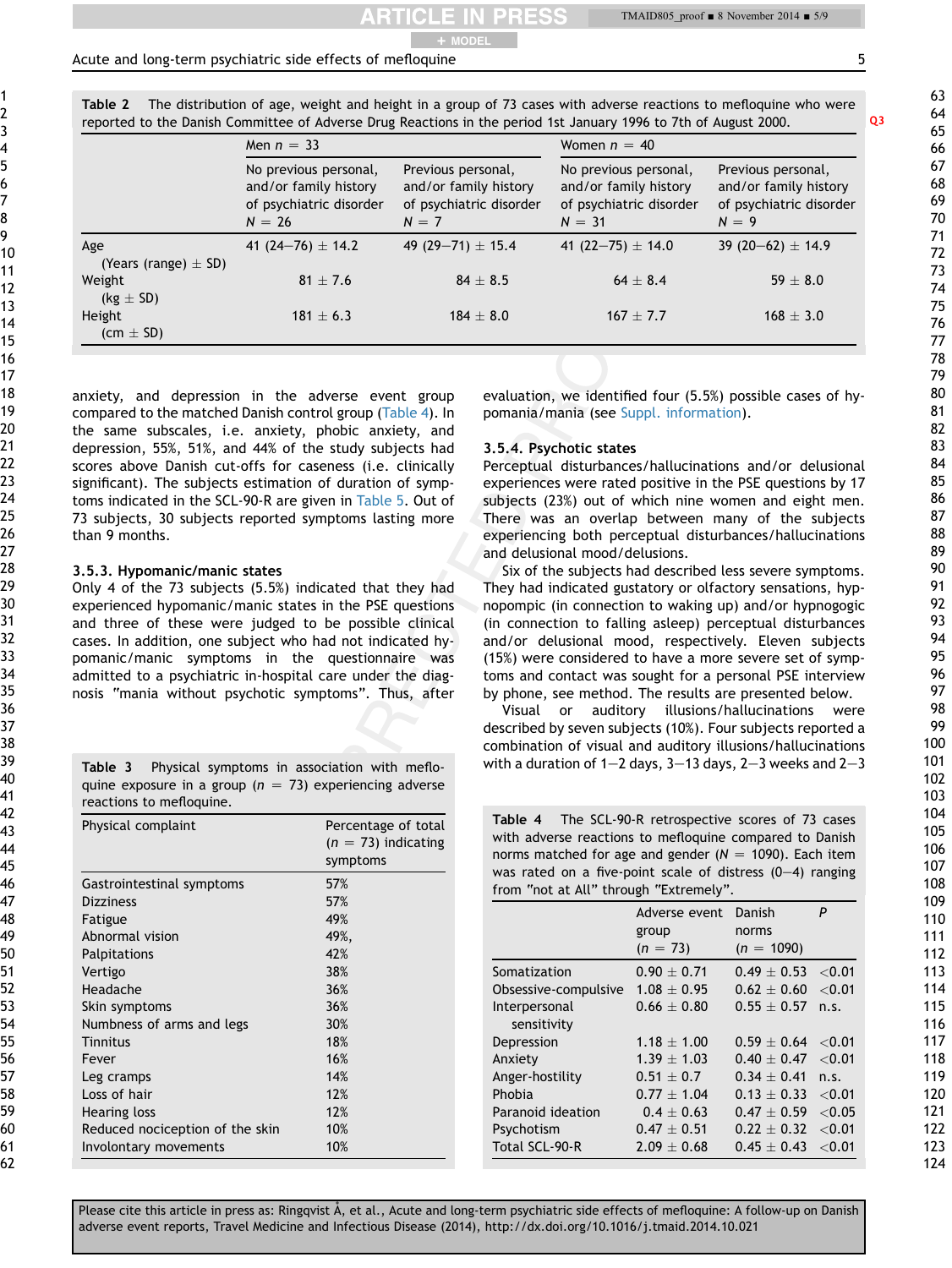TMAID805\_proof ■ 8 November 2014 ■ 6/9

6 **6** A. Ringqvist et al.

|  |  | Table 5 Subjects' estimation of duration of physical symptoms, nightmares, cognitive dysfunction, and symptoms in response |  |  |  |
|--|--|----------------------------------------------------------------------------------------------------------------------------|--|--|--|
|  |  | to mefloquine in the SCL-90-R. The study population consisted of 73 cases reported for adverse side effects to mefloquine. |  |  |  |

**PRESS** 

+ MODEL

|                          | symptoms |    |  | Cases indicating $1-2$ days $3$ days $-3$ weeks $1-3$ months $4-8$ months $9$ months $-3$ years Still | symptoms |
|--------------------------|----------|----|--|-------------------------------------------------------------------------------------------------------|----------|
| Nightmares               | 43       |    |  |                                                                                                       |          |
| Cognitive<br>dysfunction | 42       | 10 |  |                                                                                                       | 14       |
| <b>SCL-90-R</b>          | 68       | 18 |  |                                                                                                       |          |

months, respectively. One subject reported visual hallucination with a duration of  $2-3$  months, and finally two subjects described auditory hallucinations that had lasted for  $2-3$  weeks. Six of the seven cases describing illusions/ hallucinations (visual and/or auditory) were women.

Delusional mood and delusions of reference in combination were experienced by seven subjects (10%). In addition, 4 subjects (5%) described delusional mood. The duration of these symptoms were  $1-2$  days for one,  $3-13$  days for two,  $2-3$  weeks for two,  $2-3$  months for one, and  $9-11$  months for one subject. The distribution of women: men were 4:3.

Only one of the subjects of the subjects describing a possible psychotic state had previously been admitted to any Danish psychiatric in-patient care prior to the adverse event (see Suppl. information).

#### 3.5.5. Nightmares and cognitive problems

Recurring nightmares in response to mefloquine intake were reported by 59% of the study subjects, and 59% of the subjects stated cognitive problems (see Suppl. information). Duration of nightmares and cognitive dysfunction are given in Table 5.

## 3.6. Consequences and treatments of the adverse events

In all, 41% of the study subjects reported that they had obtained some treatment for their perceived psychiatric adverse event.

#### 3.6.1. Hospitalizations

Four (5.4%) of the study population were hospitalized due to physical side effects and 10 subjects (14%) due to psychiatric symptoms. Out of the 10 individuals receiving inhospital psychiatric care, eight (10%) had reported perceptual disturbances/hallucinations and/or delusional experiences/delusional mood. Thus, psychotic states were the most common reason to receive in-hospital psychiatric care. For detail see Suppl. information.

#### 3.6.2. Psychopharmacological treatments

Twenty-two subjects (32%) had been prescribed psychopharmacological medication. Antidepressive drugs were prescribed to 15% of the mefloquine group and 7% were prescribed antipsychotic drugs. Sedatives were prescribed to 12% of the subjects as the single psychopharmacologic treatment and also used in some of the above cases in addition to antidepressive- or antipsychotic drugs. 22% of the study population received psychotherapeutic treatment. For detail see Supplementary information.

## 3.7. Long-term effects

The SF-36 scores, reflecting current perception of health (mean  $988 \pm 429$  days after the acute symptoms) of the 73 subjects were compared to a Danish control group  $(N = 3923)$  matched with respect to age and gender and showed significantly poorer mental health scores, see Table 6.

The results of the 73 cases were tested to see if there were any between-group differences considering the groups 1) No previous personal or family history of psychiatric disorder, 2) Previous personal history of psychiatric disorder, and 3) No previous personal but family history of psychiatric disorder. For this purpose the SF-36 results for each dimension were divided into quartiles of the normal distribution. No statistical between group difference was detected.

## 4. Discussion

This is the first larger comparative study of long term psychiatric outcome following mefloquine associated adverse events. Using the SF-36, we found significantly poorer

Table 6 The SF-36 scores reflecting perception of current general and mental health of 73 cases with adverse reactions to mefloquine compared to Danish norms matched for age and gender ( $N = 3923$ ). In the SF-36, subjects were asked questions related to how well they had been coping the last four weeks. The scores were subsequently transformed in a standardized way into a 0-100 scale where higher scores indicate better general and mental health (Role emotional defines to what extent emotional discomfort has restricted working capacity or other activities).

|                        | Adverse event<br>group ( $n = 73$ ) | Danish norms<br>matched for<br>age and<br>gender<br>$(n = 3923)$ | $\mathsf{P}$ |
|------------------------|-------------------------------------|------------------------------------------------------------------|--------------|
| General<br>health (GH) | $76.77 + 20.89$                     | $76.16 + 20.06$                                                  | n.S.         |
| Vitality (VT)          | $60.07 + 25.62$                     | $69.84 + 19.96$                                                  | < 0.01       |
| Role<br>emotional (RE) | $73.97 + 36.11$                     | $86.33 + 27.63$                                                  | ${<}0.01$    |
| Mental<br>health (MH)  | $74.03 + 18.21$                     | $81.77 + 15.51$                                                  | ${<}0.01$    |

Please cite this article in press as: Ringqvist Å, et al., Acute and long-term psychiatric side effects of mefloquine: A follow-up on Danish adverse event reports, Travel Medicine and Infectious Disease (2014), http://dx.doi.org/10.1016/j.tmaid.2014.10.021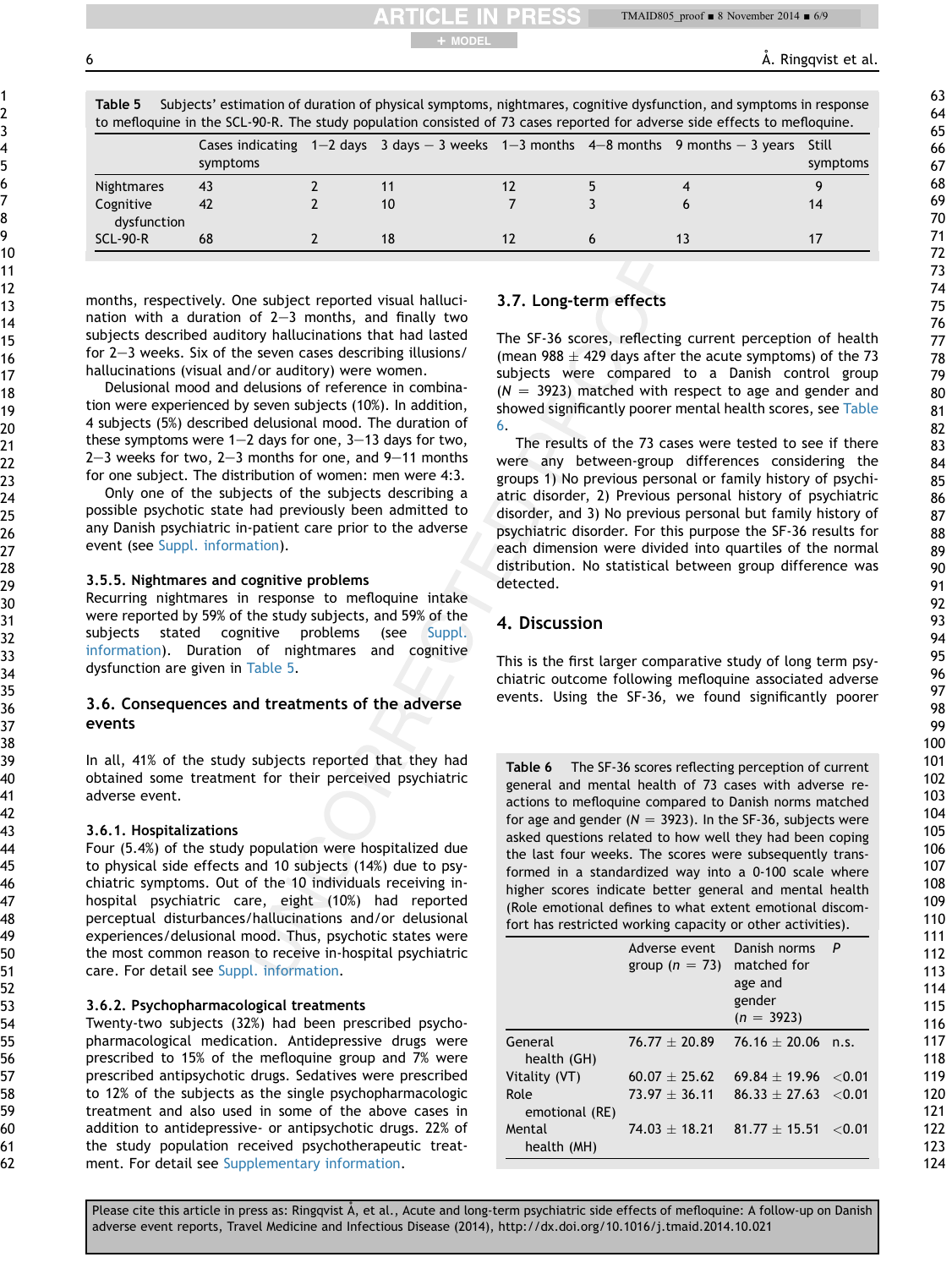**ARTICLE IN PRESS** 

#### Acute and long-term psychiatric side effects of mefloquine 7  $\frac{1}{2}$

results for the subscales vitality (VT), role emotional (RE), and mental health (MH) in the mefloquine group compared to a matched control population. Also, 30 out of the 73 subjects reported that the symptoms of mental problems they had indicated in SCL-90-R lasted more than 9 months. These results imply a risk for long-term reduced mental health following acute adverse side effects to mefloquine.

In a previous validation study  $[26]$ , self-reported nervousness and depression were closely associated with MH, and MH could predict global quality of life. VT was strongly correlated with general fatigue and RE moderately correlated with self-reported nervousness and depression. Judging from these data, the results of the SF-36 points to a long-term decreased sense of global quality of life, increased feelings of nervousness, depression, and fatigue in the adverse event group. On the other hand, the absence of difference between the mefloquine group and matched controls in the subscale general health (GH) suggests no long-term effects on perception of physical health.

Previous studies have investigated the possibility of mefloquine having neurotoxic properties. Results have suggested neuronal oxidative damage and subsequent apoptosis mediated neurodegeneration [27,28]. These results based on animal studies are naturally not directly applicable to human subjects and must be interpreted with care. It is recognized that stressful life events are associated with the origins of depression and anxiety  $[29-32]$ . Many had multiple psychiatric, neurological and other physical symptoms. A majority (59%) of the study group also experienced cognitive impairment and deficient sleep with nightmares, respectively. These symptoms lasted for the majority more than a month. One could hypothesize that the adverse events signified a stressful life event of some impact, which could increase the risk of long-term reduced mental health.

When looking into the most frequent psychiatric acute side effects to mefloquine, clinically significant scores were demonstrated for the validated subscales anxiety, phobic anxiety and depression in 55%, 51%, and 44% of the study subjects (As a comparison, 57% of the study subjects indicated gastrointestinal symptoms and dizziness). It should be noted that we used Danish cut-offs for determining whether anxiety, phobic anxiety and depression were clinically significant. These cut-offs were considerably higher than those reported for a US sample and were derived from a non-patient population where 17.5% were classified as cases  $[18]$ . Compared to the control group, the scores of the mefloquine group for the subscales anxiety, phobic anxiety and depression were also significantly higher.

Perceptual disturbances/hallucinations and delusions were seen in 23% of the cases and in 15% they were judged to be substantial. Fortunately these symptoms were timelimited. It was notable that six out of seven subjects experiencing visual and/or auditory hallucinations/illusions were women. The differences in ratios of perceptual disturbances women vs. men could possibly imply either an increased susceptibility to mefloquine in women and/or an effect dose-dependent effect of mefloquine due to lower BMI in women.

Four (5.5%) subjects were identified as hypomanic/ manic cases and out of these two were hospitalized. Thus,

manic states seem to be an infrequent adverse event, but may have been underestimated. In manic states the issue of insight is problematic. Also, if a depressive episode follows the manic/hypomanic state, which is common, the subject is prone to remember the depressive episode more clearly.

Seven percent of the study population were prescribed antipsychotic medication, which can be used to treat psychotic as well as manic states. Clinically, antipsychotic treatments in Denmark have usually not been prescribed within the first days of admission. Instead there has been a tradition to start treatment with sedatives. The seven cases treated with antipsychotic medication are consequently a rather robust estimate of more severe and pervasive psychotic or manic states.

The present data must obviously be considered with care. The acute effects are assessed retrospectively in the questionnaire and one must consider the risk of memory bias. However, the results of the initial reports, the given spectrum of treatments supplied to the mefloquine group, and data from the Danish psychiatric nationwide case register do not seem to contradict the results. One of the strength in this investigation is a high response rate of 89%, but the study subjects were not randomly selected. It is likely that our study population represent the more serious end of the adverse event scale both concerning physical and psychiatric symptoms. It could however, be assumed that our study population provides a comprehensive picture of the panorama of the more serious psychiatric adverse events.

One aspect to consider is whether our study group of individuals reported for mefloquine associated adverse events could be more susceptible to psychiatric acute adverse event and long-term mental health problems. This was taken under considerations both in the questionnaire and by cross-checking of psychiatric hospitalizations. Compared to a random population, 13% does not signify an overrepresentation in the general population of individuals with a history of previous episodes of mental problems  $[33-39]$ . In addition, no statistical between group difference were detected in the long-term effects (demonstrated in SF-36) when we compared results of subjects with or without personal or family history of psychiatric disorder, see results.

The age- and gender matched control groups are large and ensure a valid comparison of the mefloquine group to the general Danish population. However, the control group does not represent a population that has traveled to tropical regions simultaneously with the study group. One can certainly view this as a limitation of the study. Traveling to tropical areas can give rise to cultural shock which can in itself result in a number of stress symptoms [40]. There is thus a risk of falsely attributing symptoms to mefloquine that could be due to the stress of traveling in itself. The recommendations in Denmark were already during the study period to start mefloquine prophylaxis three weeks prior to traveling. This would imply that most of the study subjects started experiencing symptoms before traveling since 77% had their symptoms debut within the first three weeks of treatment. Also, the hypothesis of neuropsychiatric events during use of mefloquine being partly explained by the psychological stress of traveling was not supported in a study conducted during

Please cite this article in press as: Ringqvist Å, et al., Acute and long-term psychiatric side effects of mefloquine: A follow-up on Danish adverse event reports, Travel Medicine and Infectious Disease (2014), http://dx.doi.org/10.1016/j.tmaid.2014.10.021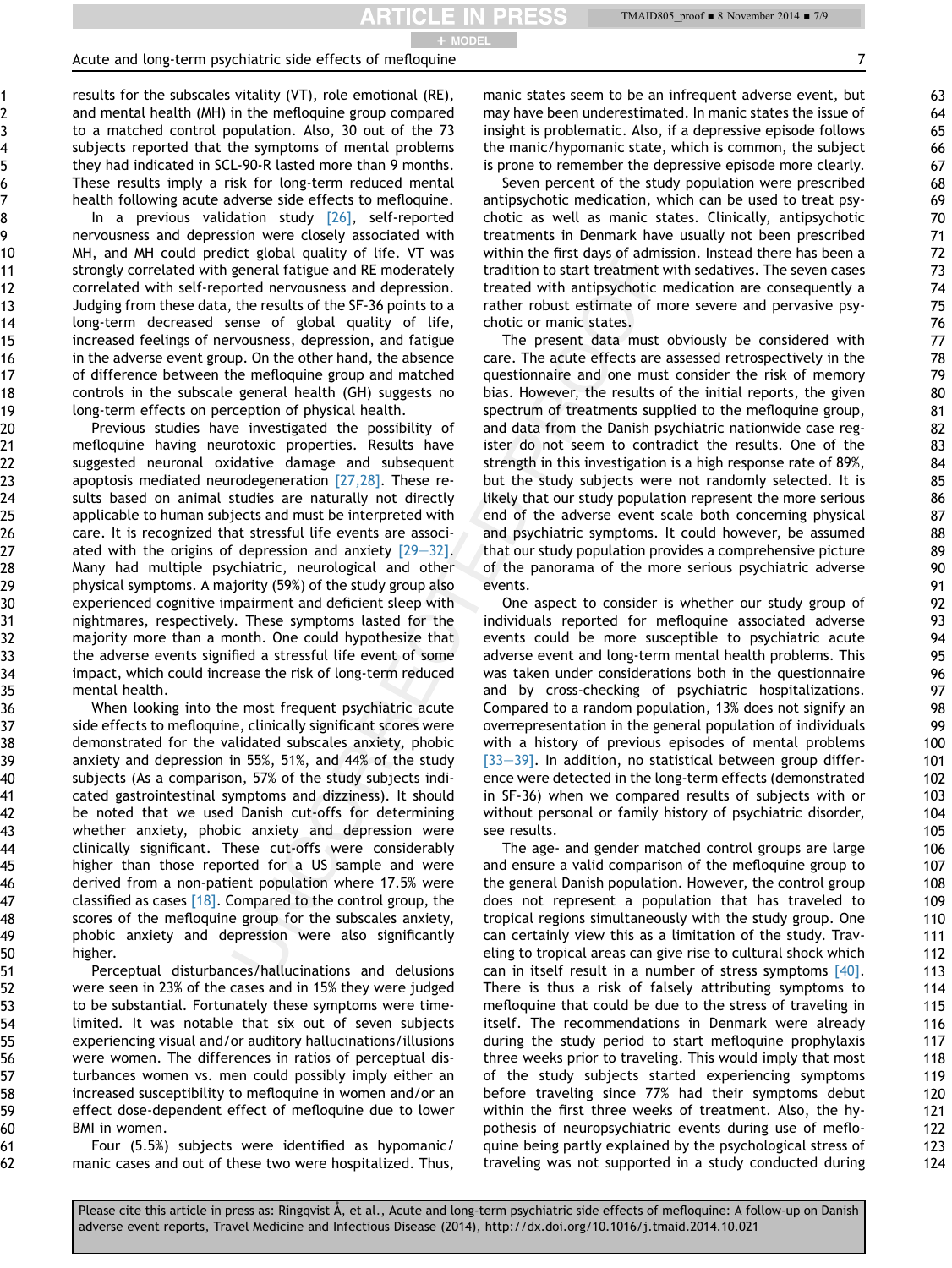the 3-week prophylactic period that precedes traveling [12].

+ MODEL

**RTICLE IN PRESS** 

# 5. Conclusions

Although it is not concluded that mefloquine results in more neuropsychiatric adverse events than other antimalarials, this study does give some support to the possible development of long-term mental health problems after mefloquine associated adverse events. It also gives a comprehensive clinically oriented picture of the spectrum of possible psychiatric problems in the acute phase. Future research should eliminate other explanations for the observed side effects, clarify possible interactions with other vulnerability factors, and explore possible methods to deal with adverse effects of medication.

# Q2 Conflict of interest

None of the authors declared any conflicts of interests. The study did not receive support from the manufacture of mefloquine (Hoffman-La Roche, Basel, Schwitzerland). The initial statistical analysis was performed at Statens Serum Insitute and completed at Psychiatric Center North Sealand, Psychiatric Research Unit, Denmark.

# Acknowledgment

The authors would like to acknowledge Mats Lindström and Kim Theilgaard-Mönch for their review of this manuscript.

# Appendix A. Supplementary data

Supplementary data related to this article can be found at <http://dx.doi.org/10.1016/j.tmaid.2014.10.021>.

# References

- [1] Schlagenhauf P. Mefloquine for malaria chemoprophylaxis 1992-1998: a review. J Travel Med 1999;6(2):122-33.
- [2] Schlagenhauf P, Adamcova M, Regep L, Schaerer MT, Rhein HG. The position of mefloquine as a 21st century malaria chemoprophylaxis. Malar J 2010;9:357. [http:](http://dx.doi.org/10.1186/1475-2875-9-357) [//dx.doi.org/10.1186/1475-2875-9-357.](http://dx.doi.org/10.1186/1475-2875-9-357)
- [3] Hall AP, Doberstyn EB, Karnchanachetanee C, Samransamruajkit S, Laixuthai B, Pearlman EJ, et al. Sequential treatment with quinine and mefloquine or quinine and pyrimethamine-sulfadoxine for falciparum malaria. Br Med J 1977;1(6077):1626-8.
- [4] Pearlman EJ, Doberstyn EB, Sudsok S, Thiemanun W, Kennedy RS, Canfield CJ. Chemosuppressive field trials in Thailand. IV. The suppression of Plasmodium falciparum and Plasmodium vivax parasitemias by mefloquine (WR 142,490, A 4-quinolinemethanol). Am J Trop Med Hyg 1980;29(6):1131-7.
- [5] Meek SR, Doberstyn EB, Gauzere BA, Thanapanich C, Nordlander E, Phuphaisan S. Treatment of falciparum malaria with quinne and tetracycline or combined mefloquine/sulfadoxine/pyrimethamine on the Thai-Kampuchean border. Am J Trop Med Hyg  $1986;35(2):246-50$ .
- [6] Karbwang J, White NJ. Clinical pharmacokinetics of mefloquine. Clin Pharmacokinet 1990;19(4):264-79.
- [7] Schlagenhauf P, Tschopp A, Johnson R, Nothdurft HD, Beck B, Schwartz E, et al. Tolerability of malaria chemoprophylaxis in non-immune travellers to sub-Saharan Africa: multicentre, randomised, double blind, four arm study. BMJ 2003; 327(7423):1078. [http:](http://dx.doi.org/10.1136/bmj.327.7423.1078) [//dx.doi.org/10.1136/bmj.327.7423.1078.](http://dx.doi.org/10.1136/bmj.327.7423.1078)
- [8] Jacquerioz FA, Croft AM. Drugs for preventing malaria in travellers. Cochrane Database Syst Rev 2009;(4):CD006491. [http://dx.doi.org/10.1002/14651858.CD006491.pub2.](http://dx.doi.org/10.1002/14651858.CD006491.pub2)
- [9] Chen LH, Wilson ME, Schlagenhauf P. Controversies and misconceptions in malaria chemoprophylaxis for travelers. JAMA 2007;297(20):2251-63. [http://dx.doi.org/10.1001/jama.297.](http://dx.doi.org/10.1001/jama.297.20.2251) [20.2251](http://dx.doi.org/10.1001/jama.297.20.2251).
- [10] Meier CR, Wilcock K, Jick SS. The risk of severe depression, psychosis or panic attacks with prophylactic antimalarials. Drug Saf 2004;27(3):203-13.
- [11] Schneider C, Adamcova M, Jick SS, Schlagenhauf P, Miller MK, Rhein HG, et al. Antimalarial chemoprophylaxis and the risk of neuropsychiatric disorders. Travel Med Infect Dis 2013; 11(2):71-80. [http://dx.doi.org/10.1016/j.tmaid.2013.](http://dx.doi.org/10.1016/j.tmaid.2013.02.008) [02.008](http://dx.doi.org/10.1016/j.tmaid.2013.02.008).
- [12] van Riemsdijk MM, Ditters JM, Sturkenboom MC, Tulen JH, Ligthelm RJ, Overbosch D, et al. Neuropsychiatric events during prophylactic use of mefloquine before travelling. Eur J Clin Pharmacol 2002;58(6):441-5. [http://dx.doi.org/10.](http://dx.doi.org/10.1007/s00228-002-0492-z) [1007/s00228-002-0492-z.](http://dx.doi.org/10.1007/s00228-002-0492-z)
- [13] Schlagenhauf P, Johnson R, Schwartz E, Nothdurft HD, Steffen R. Evaluation of mood profiles during malaria chemoprophylaxis: a randomized, double-blind, four-arm study. J Travel Med 2009;16(1):42-5. [http://dx.doi.org/10.](http://dx.doi.org/10.1111/j.1708-8305.2008.00272.x) [1111/j.1708-8305.2008.00272.x](http://dx.doi.org/10.1111/j.1708-8305.2008.00272.x).
- [14] van Riemsdijk MM, Sturkenboom MC, Ditters JM, Ligthelm RJ, Overbosch D, Stricker BH. Atovaquone plus chloroguanide versus mefloquine for malaria prophylaxis: a focus on neuropsychiatric adverse events. Clin Pharmacol Ther 2002;72(3): 294e301. <http://dx.doi.org/10.1067/mcp.2002.127113>.
- [15] Derogatis LR. SCL-90-R: symtom checklist-90-R. Administration, scoring and procedures manual. 1994.
- [16] Bech P. Clinical psychometrics. 2012.
- [17] Derogatis LR. Encyclopedia of psychology, vol. 7; 2000. p. 537. [http://dx.doi.org/10.1037/10522-079.](http://dx.doi.org/10.1037/10522-079)
- [18] Olsen LR, Mortensen EL, Bech P. Mental distress in the Danish general population. Acta Psychiatr Scand 2006;113(6):477-84. <http://dx.doi.org/10.1111/j.1600-0447.2005.00743.x>.
- [19] Olsen LR, Mortensen EL, Bech P. The SCL-90 and SCL-90R versions validated by item response models in a Danish community sample. Acta Psychiatr Scand 2004;110(3):225-9. [http://dx.doi.org/10.1111/j.1600-0447.2004.00399.x.](http://dx.doi.org/10.1111/j.1600-0447.2004.00399.x)
- [20] WHO. PSE, kort version til klinisk brug (Danish version of present state examination, short version for clinical use). 1999.
- [21] Wing JK, Babor T, Brugha T, Burke J, Cooper JE, Giel R, et al. SCAN. Schedules for clinical assessment in neuropsychiatry. Arch Gen Psychiatry 1990;47(6):589-93.
- [22] Sullivan M, Karlsson J, Ware Jr JE. SF-36 hälsoenkät: svensk manual och tolkningsguide (Swedish manual and interpretation guide). 1994.
- [23] Ware Jr JE, Sherbourne CD. The MOS 36-item short-form health survey (SF-36). I. Conceptual framework and item selection. Med Care 1992;30(6):473-83.
- [24] Bech P, Olsen LR, Kjoller M, Rasmussen NK. Measuring wellbeing rather than the absence of distress symptoms: a comparison of the SF-36 mental health subscale and the WHO-five well-being scale. Int J Methods Psychiatr Res 2003;12(2):  $85 - 91.$
- [25] Bjorner JB, Damsgaard MT, Watt T, Groenvold M. Tests of data quality, scaling assumptions, and reliability of the Danish SF-36. J Clin Epidemiol 1998;51(11):1001-11.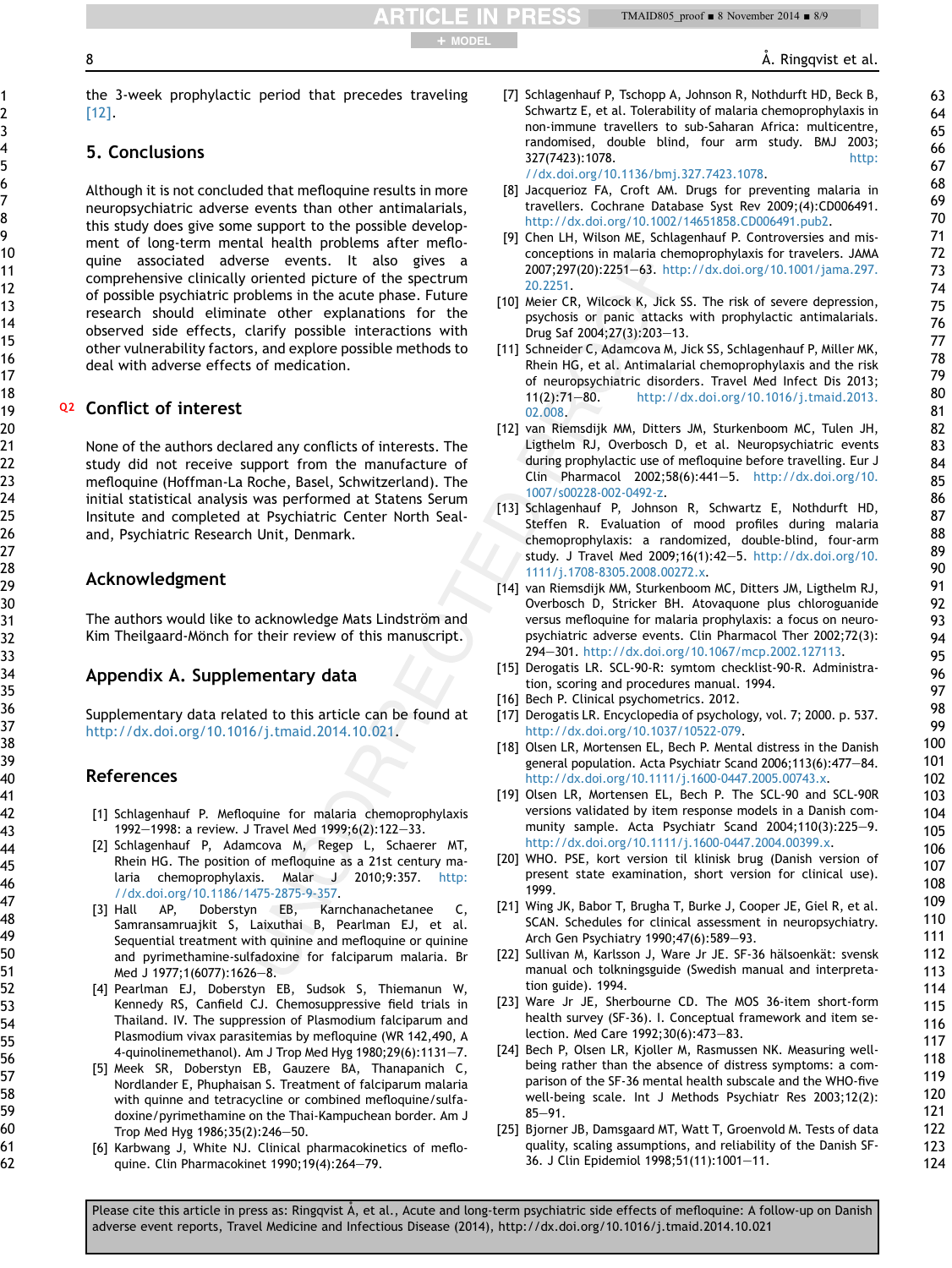#### Acute and long-term psychiatric side effects of mefloquine 9 + MODEL

- [26] Sullivan M, Karlsson J, The Swedish SF-36 Health Survey III. Evaluation of criterion-based validity: results from normative population. J Clin Epidemiol  $1998;51(11):1105-13$ .
- [27] Milatovic D, Jenkins JW, Hood JE, Yu Y, Rongzhu L, Aschner M. Mefloquine neurotoxicity is mediated by non-receptor tyrosine kinase. Neurotoxicology  $2011;32(5):578-85$ . [http:](http://dx.doi.org/10.1016/j.neuro.2011.01.001) [//dx.doi.org/10.1016/j.neuro.2011.01.001.](http://dx.doi.org/10.1016/j.neuro.2011.01.001)
- [28] Hood JE, Jenkins JW, Milatovic D, Rongzhu L, Aschner M. Mefloquine induces oxidative stress and neurodegeneration in primary rat cortical neurons. Neurotoxicology 2010;31(5): 518-23. [http://dx.doi.org/10.1016/j.neuro.2010.05.005.](http://dx.doi.org/10.1016/j.neuro.2010.05.005)
- [29] Kendler KS, Kessler RC, Walters EE, MacLean C, Neale MC, Heath AC, et al. Stressful life events, genetic liability, and onset of an episode of major depression in women. Am J Psychiatry 1995;152(6):833-42.
- [30] Romanov K, Varjonen J, Kaprio J, Koskenvuo M. Life events and depressiveness  $-$  the effect of adjustment for psychosocial factors, somatic health and genetic liability. Acta Psychiatr Scand 2003;107(1):25-33.
- [31] Kendler KS, Hettema JM, Butera F, Gardner CO, Prescott CA. Life event dimensions of loss, humiliation, entrapment, and danger in the prediction of onsets of major depression and generalized anxiety. Arch Gen Psychiatry 2003;60(8):789-96. <http://dx.doi.org/10.1001/archpsyc.60.8.789>.
- [32] R. K, Spinhoven P, Hovens J, Elzinga BE, Van Oppen P, Zitman FG, et al. Personality, life events and the course of anxiety and depression. Eur J Personality Eur J Pers 2011;25: 443-52. <http://dx.doi.org/10.1002/per.808>.
- [33] Hagnell O. Repeated incidence and prevalence studies of mental disorders in a total population followed during 25

years. The Lundby Study, Sweden. Acta Psychiatr Scand Suppl 1989;348:61-77 [discussion 167-178].

- [34] Eaton WW, Kalaydjian A, Scharfstein DO, Mezuk B, Ding Y. Prevalence and incidence of depressive disorder: the Baltimore ECA follow-up, 1981-2004. Acta Psychiatr Scand 2007; 116(3):182-8. [http://dx.doi.org/10.1111/j.1600-0447.2007.](http://dx.doi.org/10.1111/j.1600-0447.2007.01017.x) [01017.x](http://dx.doi.org/10.1111/j.1600-0447.2007.01017.x).
- [35] Bogren M, Mattisson C, Isberg PE, Nettelbladt P. How common are psychotic and bipolar disorders? A 50-year follow-up of the Lundby population. Nord J Psychiatry  $2009;63(4):336-46$ . [http://dx.doi.org/10.1080/08039480903009118.](http://dx.doi.org/10.1080/08039480903009118)
- [36] Murphy JM, Laird NM, Monson RR, Sobol AM, Leighton AH. Incidence of depression in the Stirling County Study: historical and comparative perspectives. Psychol Med 2000;30(3):  $505 - 14.$
- [37] Jenkins R, Lewis G, Bebbington P, Brugha T, Farrell M, Gill B, et al. The National Psychiatric Morbidity surveys of Great Britain-initial findings from the household survey. Psychol Med 1997;27(4):775-89.
- [38] Lepine JP, Gastpar M, Mendlewicz J, Tylee A. Depression in the community: the first pan-European study DEPRES (Depression Research in European Society). Int Clin Psychopharmacol 1997;12(1):19-29.
- [39] Ruggeri M, Leese M, Thornicroft G, Bisoffi G, Tansella M. Definition and prevalence of severe and persistent mental illness. Br J Psychiatry 2000;177:149-55.
- [40] Stewart L, Leggat PA. Culture shock and travelers. J Travel Med  $1998;5(2):84-8$ .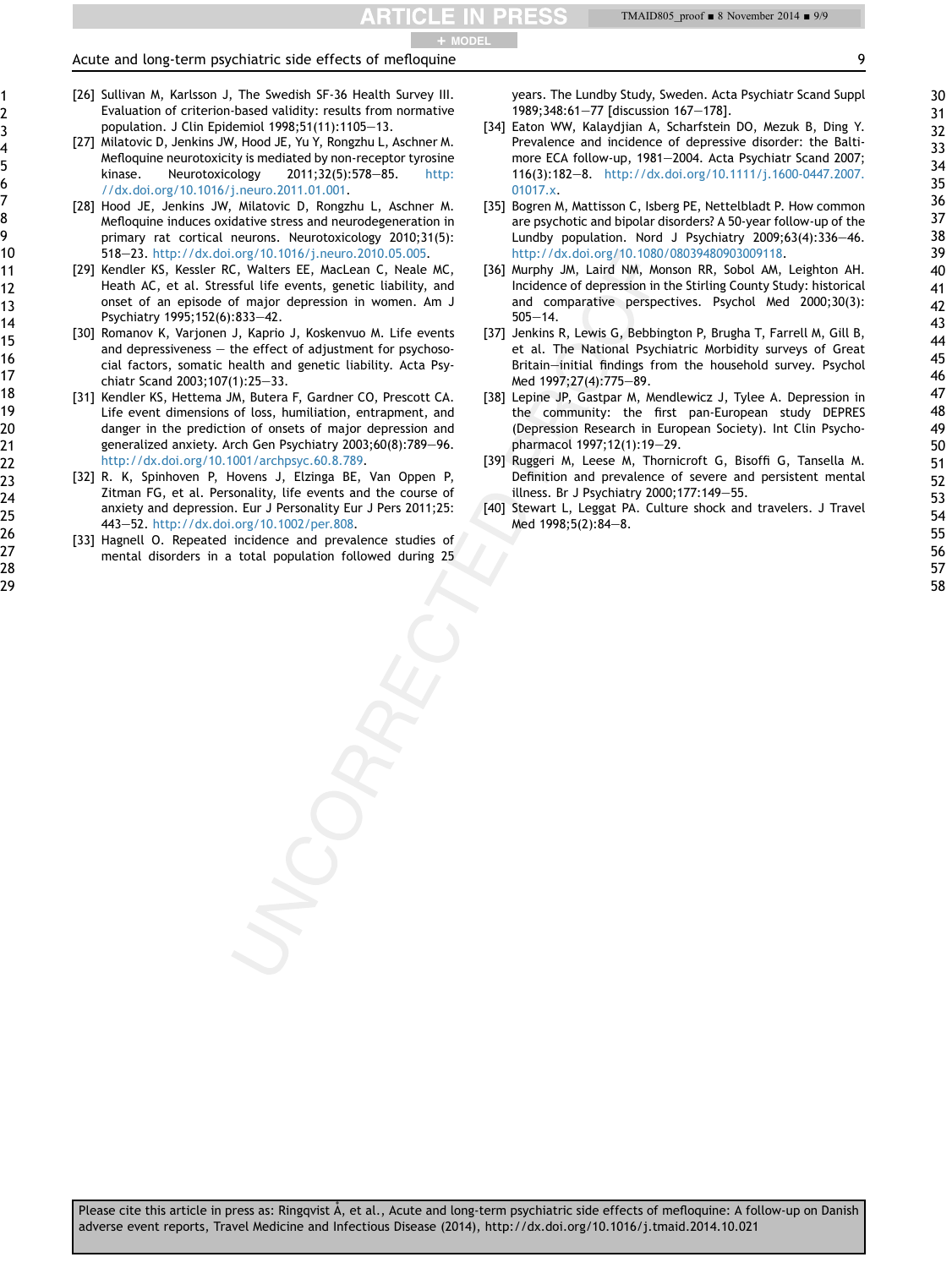# **Supplementary information**

| 2  |                                     | Acute and Long-term Psychiatric Side Effects of Mefloquine: A Follow-up                                               |  |  |
|----|-------------------------------------|-----------------------------------------------------------------------------------------------------------------------|--|--|
| 3  |                                     | on Danish Adverse Event Reports                                                                                       |  |  |
| 4  |                                     | Åsa Ringqvist <sup>1,2</sup> , Per Bech <sup>3,4</sup> , Birte Glenthøj <sup>5,4</sup> , Eskild Petersen <sup>6</sup> |  |  |
| 5  |                                     |                                                                                                                       |  |  |
| 6  | $\mathbf{1}$                        | Department of Health Sciences, Lund University, Lund, Sweden                                                          |  |  |
| 7  | $\overline{2}$                      | Department of Rehabilitation Medicine, Skane University Hospital, Lund,                                               |  |  |
| 8  |                                     | Sweden                                                                                                                |  |  |
| 9  | $\overline{3}$                      | Psychiatric Center North Sealand, Psychiatric Research Unit, Hillerød, Denmark                                        |  |  |
| 10 | $\overline{4}$                      | Faculty of Health and Medical Sciences, University of Copenhagen, Denmark                                             |  |  |
| 11 | 5                                   | Center for Neuropsychiatric Schizophrenia Research & Center for Clinical                                              |  |  |
| 12 |                                     | Intervention and Neuropsychiatric Schizophrenia Research, Copenhagen                                                  |  |  |
| 13 |                                     | University Hospital, Psychiatric Center Glostrup, Denmark                                                             |  |  |
| 14 | 6                                   | Department of Infectious Diseases, Aarhus University Hospital Skejby, Aarhus,                                         |  |  |
| 15 |                                     | Denmark                                                                                                               |  |  |
| 16 |                                     |                                                                                                                       |  |  |
| 17 |                                     | Corresponding author:                                                                                                 |  |  |
| 18 |                                     | Åsa Ringqvist, MD, PhD                                                                                                |  |  |
| 19 |                                     | Department of Rehabilitation Medicine,                                                                                |  |  |
| 20 | Lasarettsgatan 13                   |                                                                                                                       |  |  |
| 21 | Skane University Hospital, Lund     |                                                                                                                       |  |  |
| 22 | 221 85 Lund, Sweden                 |                                                                                                                       |  |  |
| 23 | Phone: +46 46 171635/+46 70 4415889 |                                                                                                                       |  |  |
| 24 | Fax: +46 46 134837                  |                                                                                                                       |  |  |
| 25 |                                     | E-mail: asa.ringqvist@med.lu.se                                                                                       |  |  |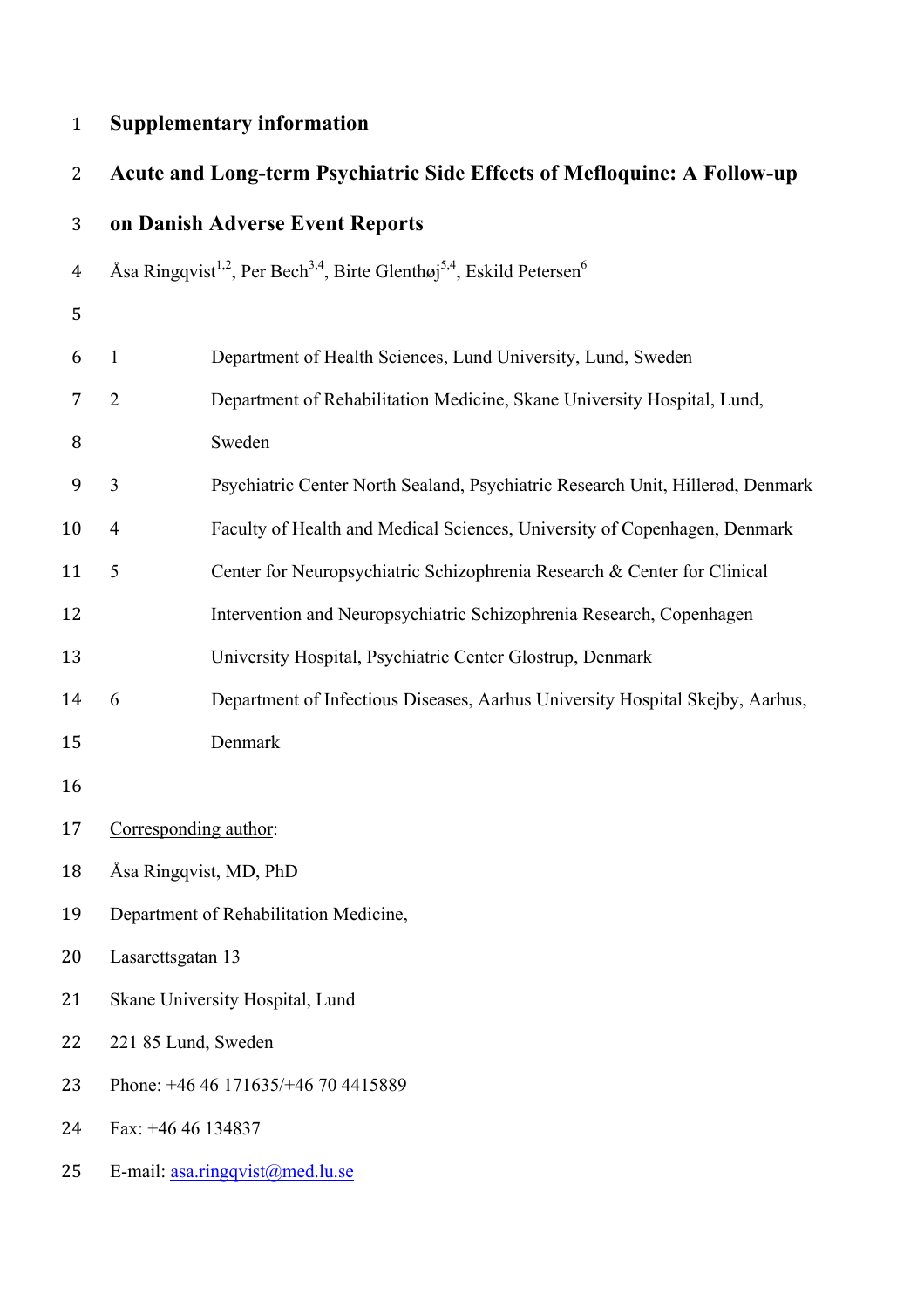Symptoms Checklist-90-Revised (*SCL-90-R)*

| 28 | The capability for SCL-90-R to detect clinical cases and to have acceptable validity for the      |
|----|---------------------------------------------------------------------------------------------------|
| 29 | diagnostic groups anxiety and depression has been shown in a primary care setting [1, 2].         |
| 30 | Additionally, in a large patient group $(n=1202)$ with personality disorders, the validity of the |
| 31 | six subscales i.e. somatization (somatization and panic disorder), Obsessive-compulsive           |
| 32 | (Obsessive-compulsive disorder - OCD), interpersonal sensitivity (social phobia), depression      |
| 33 | (depression and dysthymia), anxiety (generalized anxiety), and phobic anxiety (agoraphobia)       |
| 34 | was confirmed by the finding of significant relationships with the associated DSM                 |
| 35 | (Diagnostic and Statistical Manual of Mental disorder) disorder (except for the depression        |
| 36 | subscale with respect to dysthymia)[2].                                                           |
| 37 |                                                                                                   |
| 38 | <b>Present State Examination (PSE)</b>                                                            |
| 39 | PSE are a set of questions created by WHO with the aim of diagnosing mental illness.              |
| 40 | Questions from the PSE were used to ask about perceived cognitive function, disturbance of        |
| 41 | perception, hallucinations, and delusional mood / delusions.                                      |
| 42 |                                                                                                   |
| 43 | Pilot                                                                                             |
| 44 | The questionnaire was sent to three persons outside the study group known to the                  |
| 45 | investigators that had experienced side effects to mefloquine. After a structured interview,      |
| 46 | some final adjustments to clarify questions were made.                                            |
| 47 |                                                                                                   |
| 48 |                                                                                                   |
| 49 | Telephone interviews                                                                              |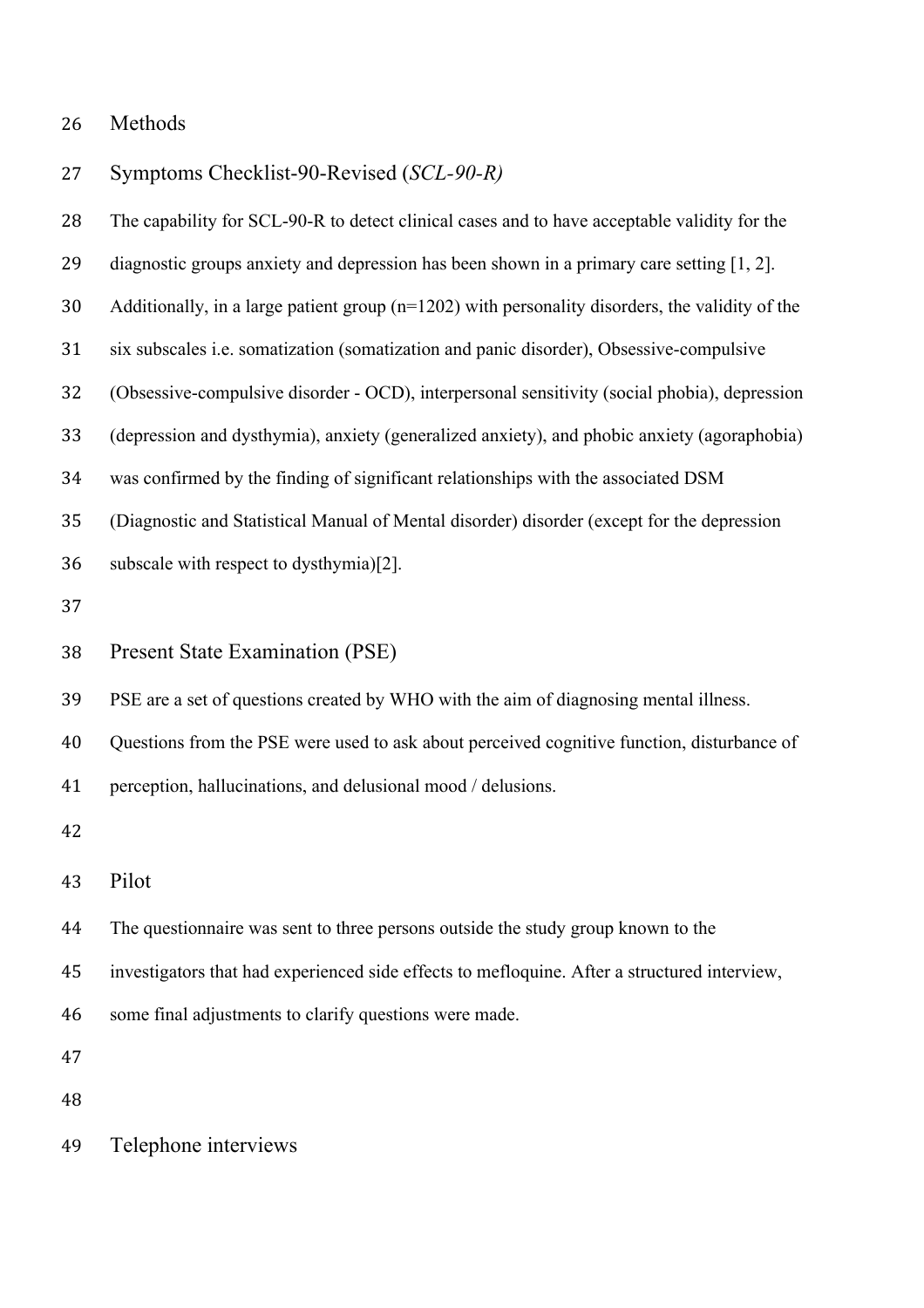Nineteen subjects indicated delusional or hallucinative experiences in the questionnaire.

Structured telephone interviews (using PSE) were carried out with 13 subjects. One subject

clarified her symptoms by mail and one subject could not be reached by telephone. The

experience of the latter subject was therefore rated as indicated in the questionnaire. The

remaining four subjects were considered to have a less severe symptoms profile (see results)

and had explained their symptoms clearly in the questionnaire.

Results

Hypomanic/manic states

Details of 4 patients with hypomanic/manic states

 One subject, reporting hypomanic symptoms, was admitted under the diagnosis "observation for suspected mental and behavioral disorders". Another subject reported manic symptoms and was post mefloquine admitted under the diagnosis "organic anxiety disorder" and "bipolar affective disorder" (This subject reported that she years prior to the adverse event had been treated for depression and also a brief psychotic state in response to the combined intake of alcohol and sedatives.). A third subject with no previous personal- or familial history of psychiatric disorders, reported hypomanic symptoms, but was not admitted to a psychiatric in-patient facility. Two subjects evaluated that their symptoms had lasted from 1-3 months and one subject indicated experiencing symptoms continuously. One subject was not considered a hypomanic/manic case since he, at the time, was admitted under the diagnosis acute and transient psychotic disorder unspecified and persistent delusional disorder unspecified.

Psychotic states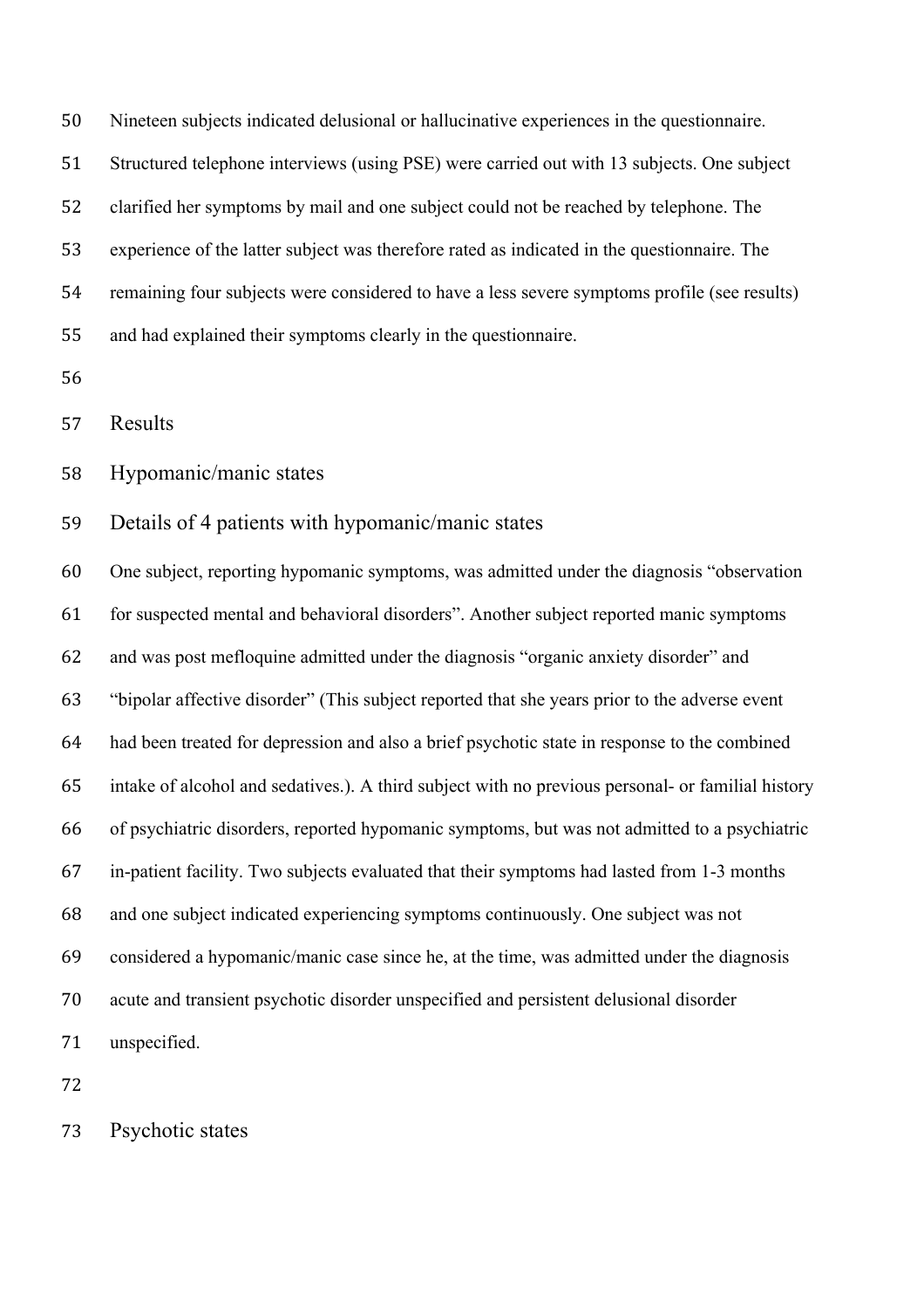Only one of the subjects of the subjects describing a possible psychotic state had previously been admitted to any Danish psychiatric in-patient care prior to the adverse event e.i. one of the subjects who experienced delusional mood and delusions of reference with possible persecutory associations had 20 years previously been admitted to a psychiatric in-patient facility with the diagnosis hysterical neurosis.

# Nightmares and cognitive problems

 Recurring nightmares in response to mefloquine intake were reported by 59% of the study subjects, and 59% of the subjects stated cognitive problems in the questionnaire (memory, attentiveness, finding words, writing- and calculation abilities, and co-ordination), diminished attentiveness received the highest score i.e. 53%.

# Hospitalizations

 Nineteen study subjects (26%) reported having been hospitalized in association with the mefloquine triggered event. Fourteen (19%) reported hospitalization primarily due to side effects of mefloquine. Cross-checking with the Danish Psychiatric nation-wide case register showed that ten (14%) had been admitted to psychiatric in-hospital ward units post mefloquine intake. Thus, four (5.4%) of the study population were hospitalized due to physical side effects and ten subjects (14%) due to psychiatric symptoms. Out of the 10 individuals receiving in-hospital psychiatric care, eight (10%) had reported perceptual disturbances/hallucinations and/or delusional experiences/delusional mood in response to mefloquine intake. Thus, psychotic states were the most common reason to receive in-hospital psychiatric care.

Psychopharmacological treatments